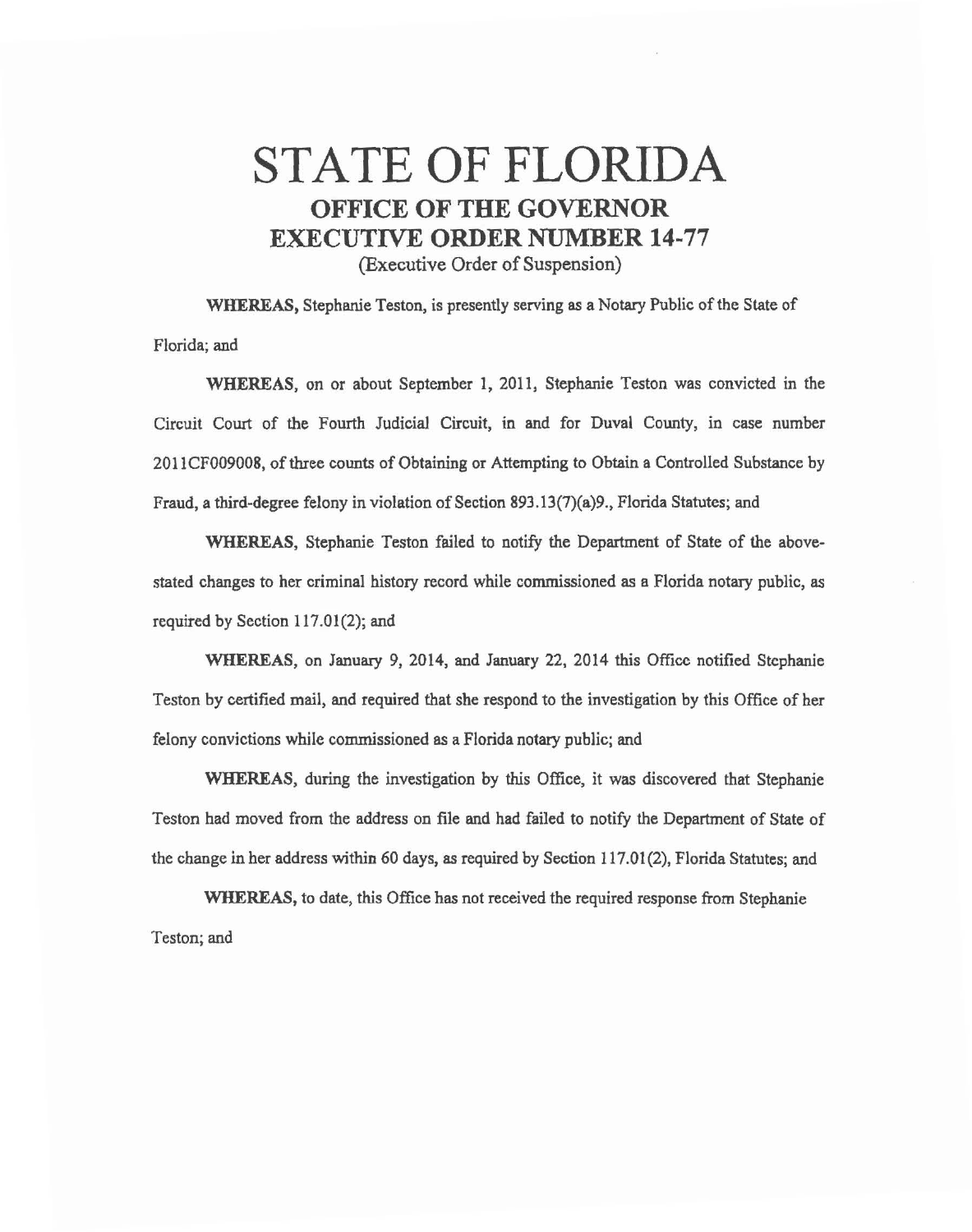WHEREAS, the Governor is authorized by Article IV, Section 7 of the Florida Constitution to suspend from office by executive order an appointed public official for the commission of a felony; and

WHEREAS, it is in the best interests of the citizens of the State of Florida that Stephanie Teston be immediately suspended from the public office, which she now holds, upon the grounds set forth in this Executive Order;

NOW, THEREFORE, I, RICK SCOTT, Governor of Florida, pursuant to Article IV, Section 7 of the Florida Constitution and Section 117.01(4), Florida Statutes, find and state as follows:

- A. Stephanie Teston is a duly appointed Notary Public of the State of Florida, pursuant to Section 117.01, Florida Statutes.
- B. Stephanie Teston is commissioned as a Florida notary public from April 20, 2010 through April 19, 2014.
- C. Stephanie Teston was convicted of three felonies in Duval County in 2011, while commissioned as a Florida notary public.
- D. Stephanie Teston failed to notify the Department of State of the changes to her criminal history record following her felony convictions in Duval County in 2011, as required by Section 117.01(2), Florida Statutes.
- E. Stephanie Teston failed to notify the Department of State within 60 days of her change of address, in violation of Section 117.01(2), Florida Statutes.
- F. Stephanie Teston refused to cooperate or respond to an investigation of notary misconduct by the Executive Office of the Governor, as required by Section l l 7.01(4)(c), Florida Statutes.